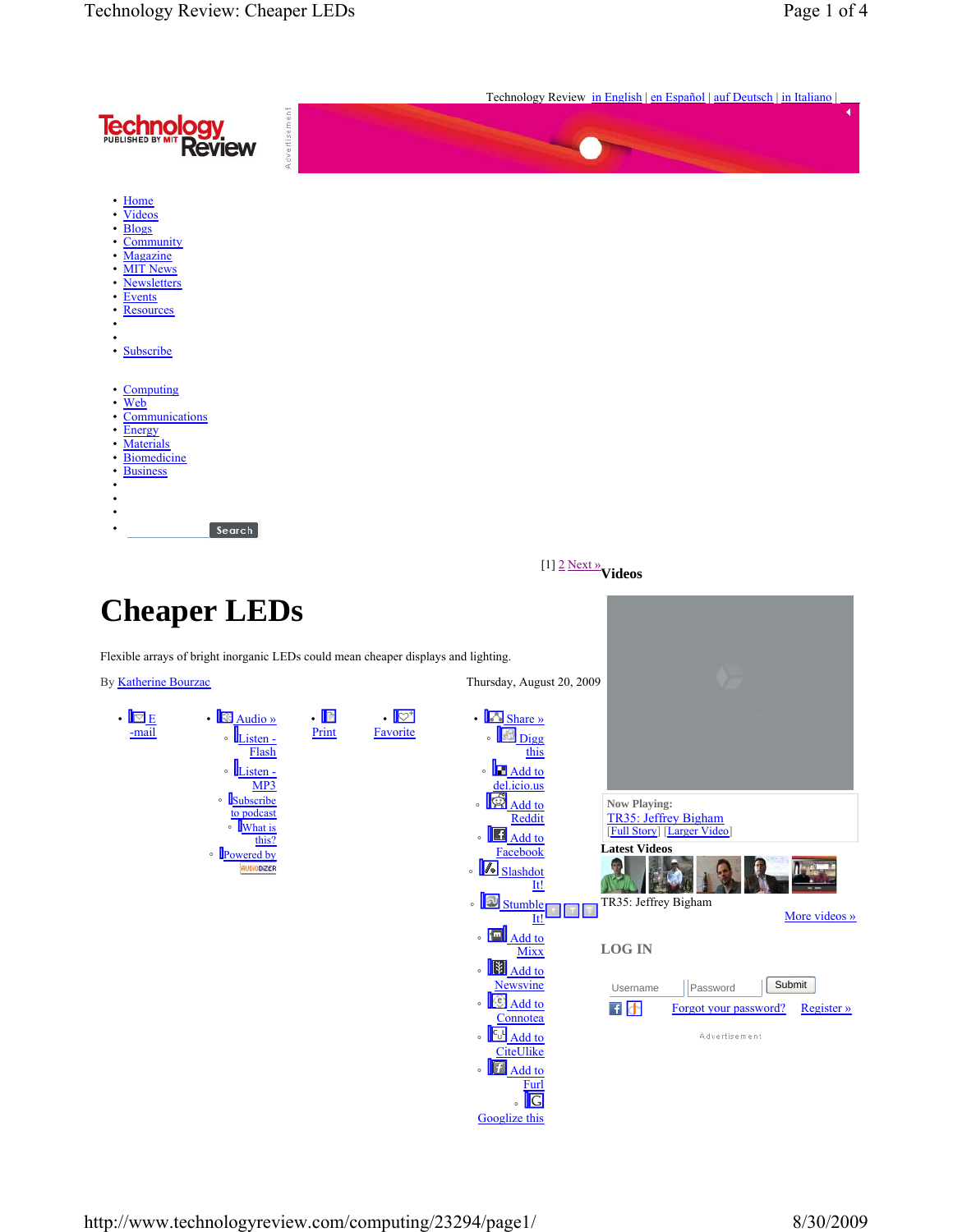

A new technique makes it possible to print flexible arrays of thin inorganic light-emitting diodes for displays and lighting. The new printing process is a hybrid between the methods currently used to make inorganic and organic LEDs, and it brings some of the advantages of each, combining the flexibility, thinness and ease of manufacturing organic polymers with the brightness and long-term stability of inorganic compounds. It could be used to make high-quality flexible displays and less expensive LED lighting systems.



**Stretchy screens:** Arrays of tiny red inorganic LEDs can be printed on stretchable rubber substrate to conform to curves. The gold-colored wires are electrical connections and are also flexible. Credit: *Science*/AAAS

Inorganic LEDs are bright and long lasting, but the expense of manufacturing them has led to them being used mainly in niche applications such as billboard-size displays for sports arenas. What's more, the manufacturing process for making inorganic LED displays is complex, because each LED must be individually cut and placed, says John Rogers, a materials science professor in the Beckman Institute at the University of Illinois at Urbana-Champaign. So display manufacturers have turned to organic materials, which can be printed and are cheaper. While LED-based lighting systems are attractive because of their low energy consumption, they remain expensive. The new printing process, developed by Rogers and described today in the journal *Science*, could bring down the cost of inorganic LEDs because it would require less material and simpler manufacturing techniques.

Displays based on inorganic LEDs, says Nicholas Colaneri, director of the Flexible Display Center at Arizona State University in Tempe, "are not generally economical to make." The manufacturing process involves sawing wafers of semiconducting materials such as gallium arsenide, picking and placing each piece individually using robotics, and adding electrical connections one at a time.



To make the hybrid LEDs, the Illinois researchers start by growing an inorganic semiconducting material on top of what Rogers calls a "sacrificial" layer. The group uses a chemical bath to etch out LEDs that are just 10 to 100 micrometers on each side. Each LED is then secured with polymer anchors on two of its four corners. The anchors hold the LED in place during a second chemical bath that undercuts the LED, removing the sacrificial layer. The LEDs, which are about 2.5 micrometers thick, can then be picked up on a soft stamp and printed onto a glass, plastic or rubber substrate covered in a polymer adhesive. "You can deliver thousands of LEDs in a single step," says Rogers. "And because they're so thin, they can be interconnected using the conventional processes" used for organic LEDs and liquid-crystal displays.

### [1] 2 Next »





## **TOP STORIES OF THE DAY**

- » When a Good Idea Works
- The Evolution of Retweeting
- » Faster Printable Circuits



## **Current Issue**

#### **The TR35**

*Technology Review* presents its ninth annual list of leading young innovators.

**Subscribe** Save 41%

**Table of Contents MIT News** 

» Gift Subscription » Digital Subscription » Reprints, Back Issues

» Subscribe » Table of Contents » MIT News

http://www.technologyreview.com/computing/23294/page1/ 8/30/2009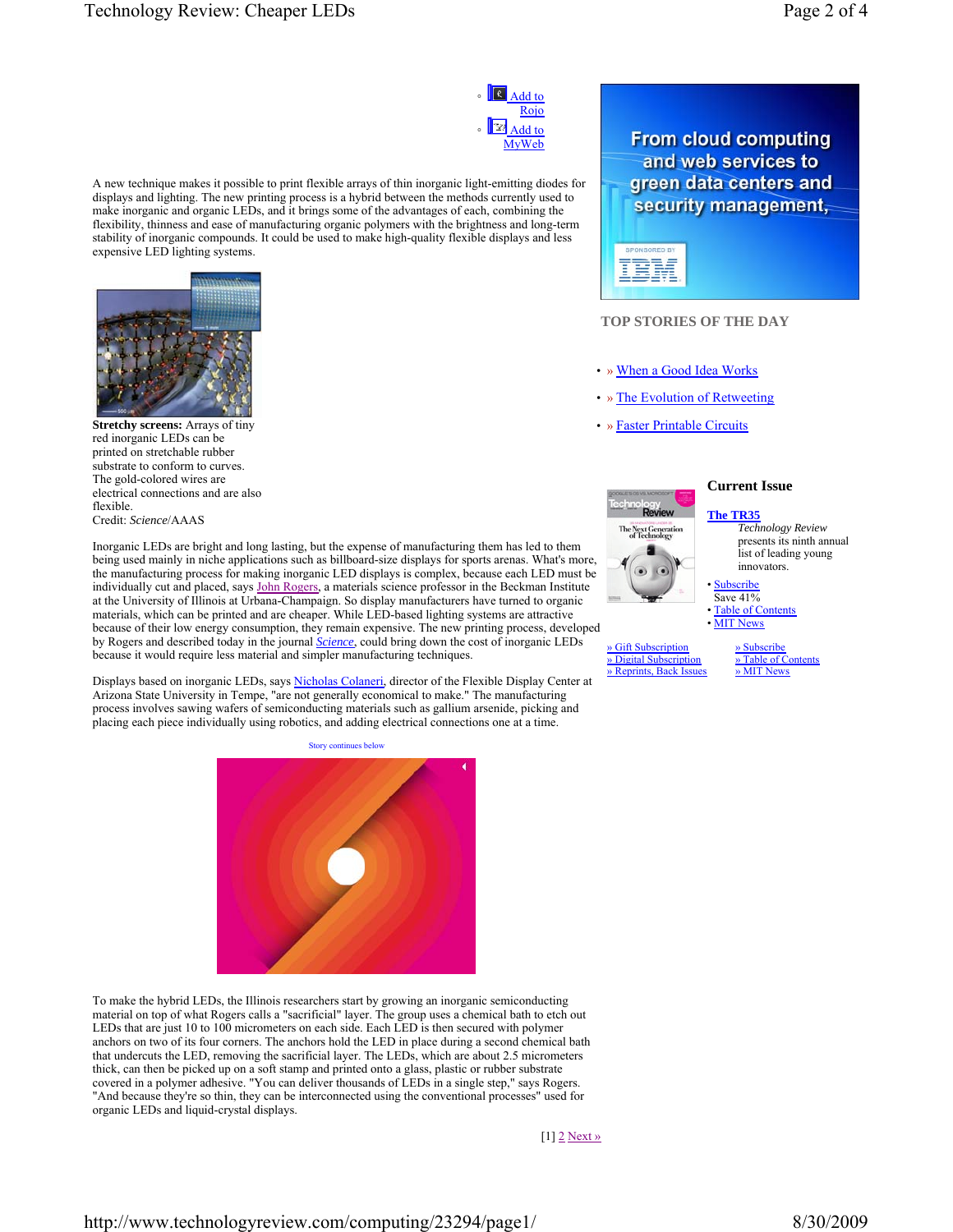

 $E$ -mail address  $\left[$  Sign up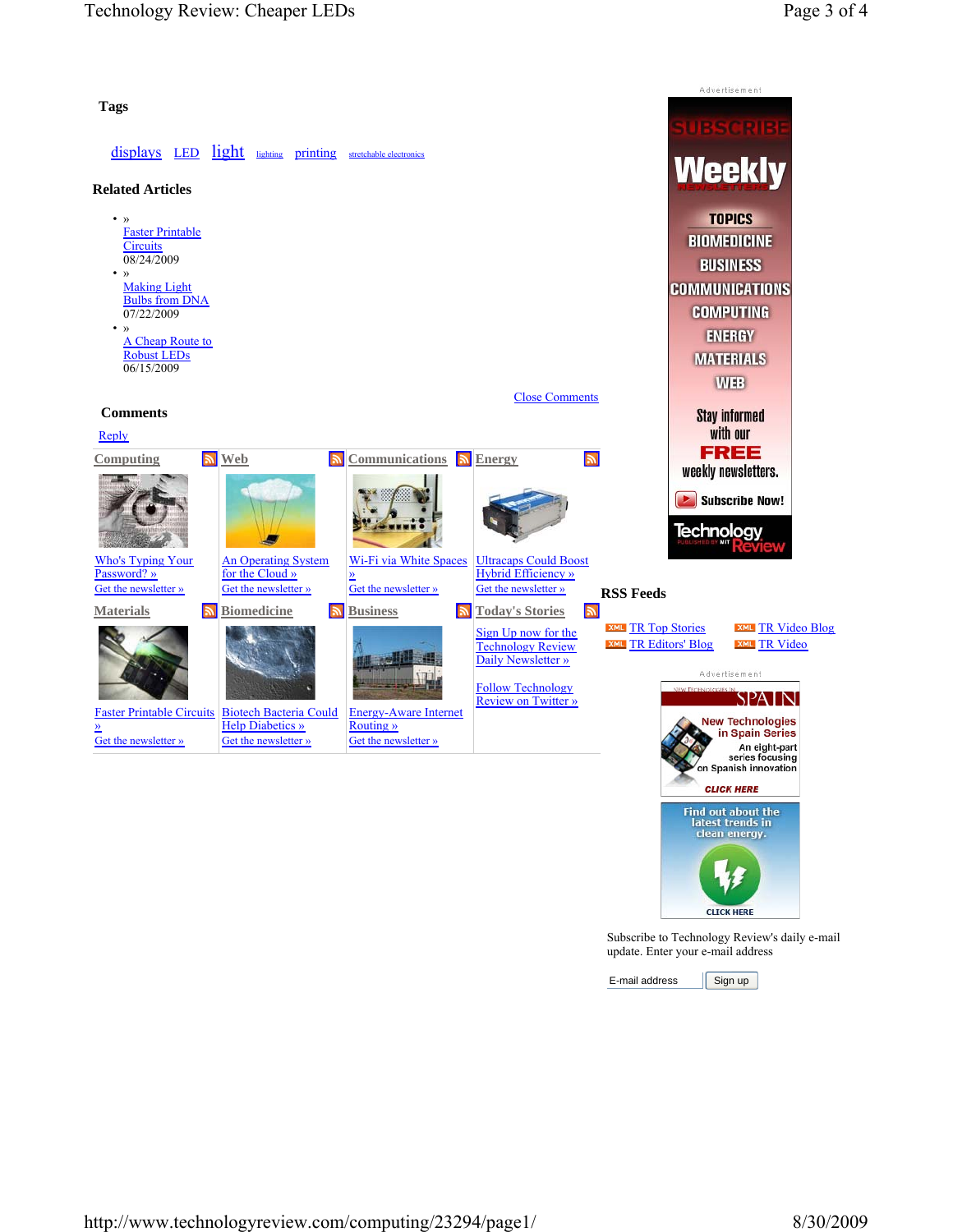

# **More Technology News from Forbes**

- » 12 Must-See Viral Videos
- » The Year's Most Pirated Movies
- » 10 Budget-Friendly Laptops For Students
- » Top 10 Back-To-School HDTVs
- » The 10 Top Online Dating Sites



- About Us |
- Privacy
- Terms of Use |
- Subscribe |
- Advertise |
- Customer Service |
- Sitemap |
- Contact Us | **Feedback**
- 

**Massachusetts Institute of Technology COMPANIES 2009 Technology Review. All Rights Reserved.**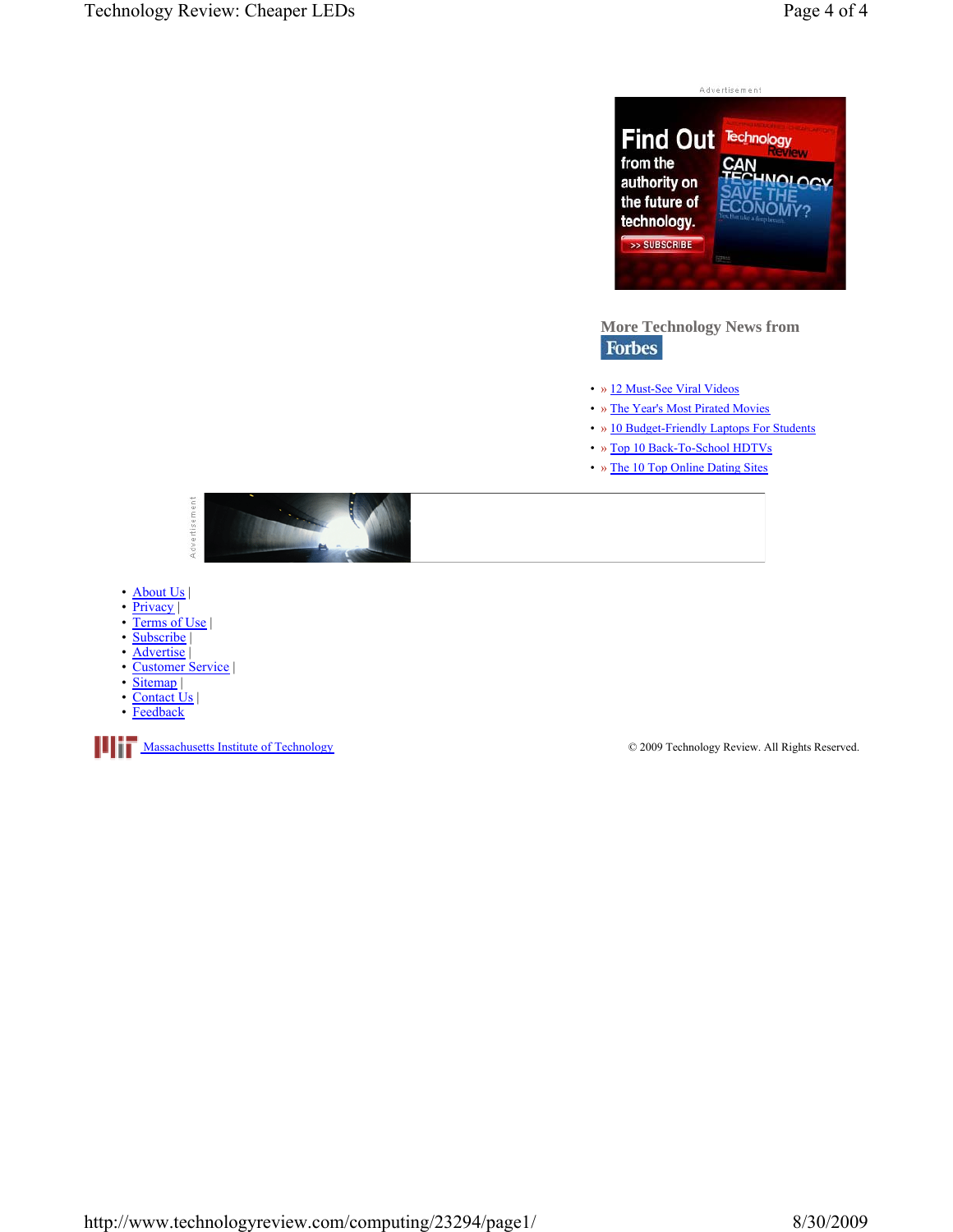|                                                                                                                                                                                                                                 |                                                     |                                                                                                                                                                                                                                                                                                                                                                                                            | Technology Review in English   en Español   auf Deutsch   in Italiano                                                                                                                                                                |  |
|---------------------------------------------------------------------------------------------------------------------------------------------------------------------------------------------------------------------------------|-----------------------------------------------------|------------------------------------------------------------------------------------------------------------------------------------------------------------------------------------------------------------------------------------------------------------------------------------------------------------------------------------------------------------------------------------------------------------|--------------------------------------------------------------------------------------------------------------------------------------------------------------------------------------------------------------------------------------|--|
| <b>Technology</b><br><b>Review</b>                                                                                                                                                                                              | Advertisement                                       | A virtualizea mirasiruciure<br>responds to change.                                                                                                                                                                                                                                                                                                                                                         |                                                                                                                                                                                                                                      |  |
| • Home<br><b>Videos</b><br><b>Blogs</b><br>Community<br>Magazine<br>٠<br><b>MIT News</b><br><b>Newsletters</b><br>Events<br><b>Resources</b><br>Subscribe<br>$\bullet$                                                          |                                                     |                                                                                                                                                                                                                                                                                                                                                                                                            |                                                                                                                                                                                                                                      |  |
| Computing<br>Web<br>Communications<br>Energy<br><b>Materials</b><br><b>Biomedicine</b><br><b>Business</b><br>Search                                                                                                             |                                                     |                                                                                                                                                                                                                                                                                                                                                                                                            |                                                                                                                                                                                                                                      |  |
|                                                                                                                                                                                                                                 |                                                     | $\underline{\scriptscriptstyle\rm \kappa\, Back\,1}\,\stackrel{[2]}{]}{}$ Videos                                                                                                                                                                                                                                                                                                                           |                                                                                                                                                                                                                                      |  |
| <b>Cheaper LEDs</b>                                                                                                                                                                                                             |                                                     |                                                                                                                                                                                                                                                                                                                                                                                                            |                                                                                                                                                                                                                                      |  |
| Continued from page 1<br>By Katherine Bourzac                                                                                                                                                                                   |                                                     | Thursday, August 20, 2009                                                                                                                                                                                                                                                                                                                                                                                  |                                                                                                                                                                                                                                      |  |
| $\cdot$ $\boxed{\nabla}$ E<br>$\cdot$ $\blacksquare$ Audio »<br>-mail<br>$\circ$ $L_{\text{isten}}$<br>Flash<br>$\circ$ <i>Listen</i> -<br>MP3<br>· Subscribe<br>to podcast<br>∘ What is<br>this?<br>• Powered by<br>RUDIODIZER | $\cdot$ ib<br>. $\mathbb{C}^*$<br>Print<br>Favorite | $\cdot$ $\blacksquare$ Share »<br>Digg<br>this<br>∘ <u>In Add to</u><br><u>del.icio.us</u><br>$\frac{1}{2}$ Add to<br>$\circ$<br>Reddit<br>$\frac{1}{2}$ $\frac{1}{4}$ $\frac{1}{4}$ $\frac{1}{4}$ $\frac{1}{4}$<br>Facebook<br>.   Slashdot<br>It!<br>↓ Stumble<br>It!<br>$\cdot$ $\boxed{\blacksquare}$ Add to<br><b>Mixx</b><br>. <b>E</b> Add to<br><b>Newsvine</b><br>C Add to<br>$\circ$<br>Comnotea | Now Playing:<br>TR35: Jeffrey Bigham<br>[Full Story] [Larger Video]<br><b>Latest Videos</b><br>TR35: Jeffrey Bigham<br>More videos »<br><b>LOG IN</b><br>Submit<br>Username<br>Password<br>日小<br>Forgot your password?<br>Register » |  |

**Connotea** 

◦

◦

 Add to **CiteUlike** 

> Add to **Furl**

Googlize this ◦

Advertisement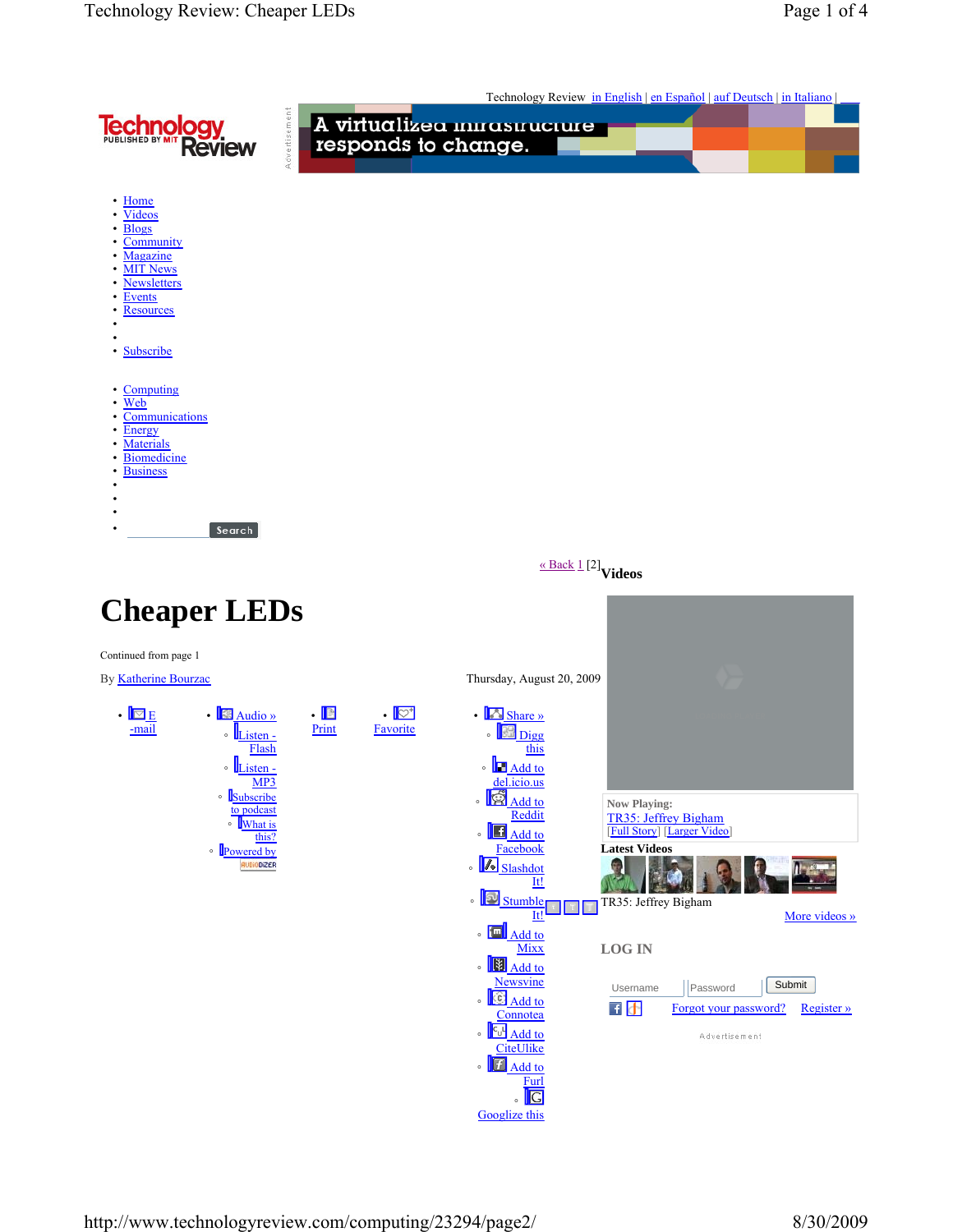

http://www.technologyreview.com/computing/23294/page2/ 8/30/2009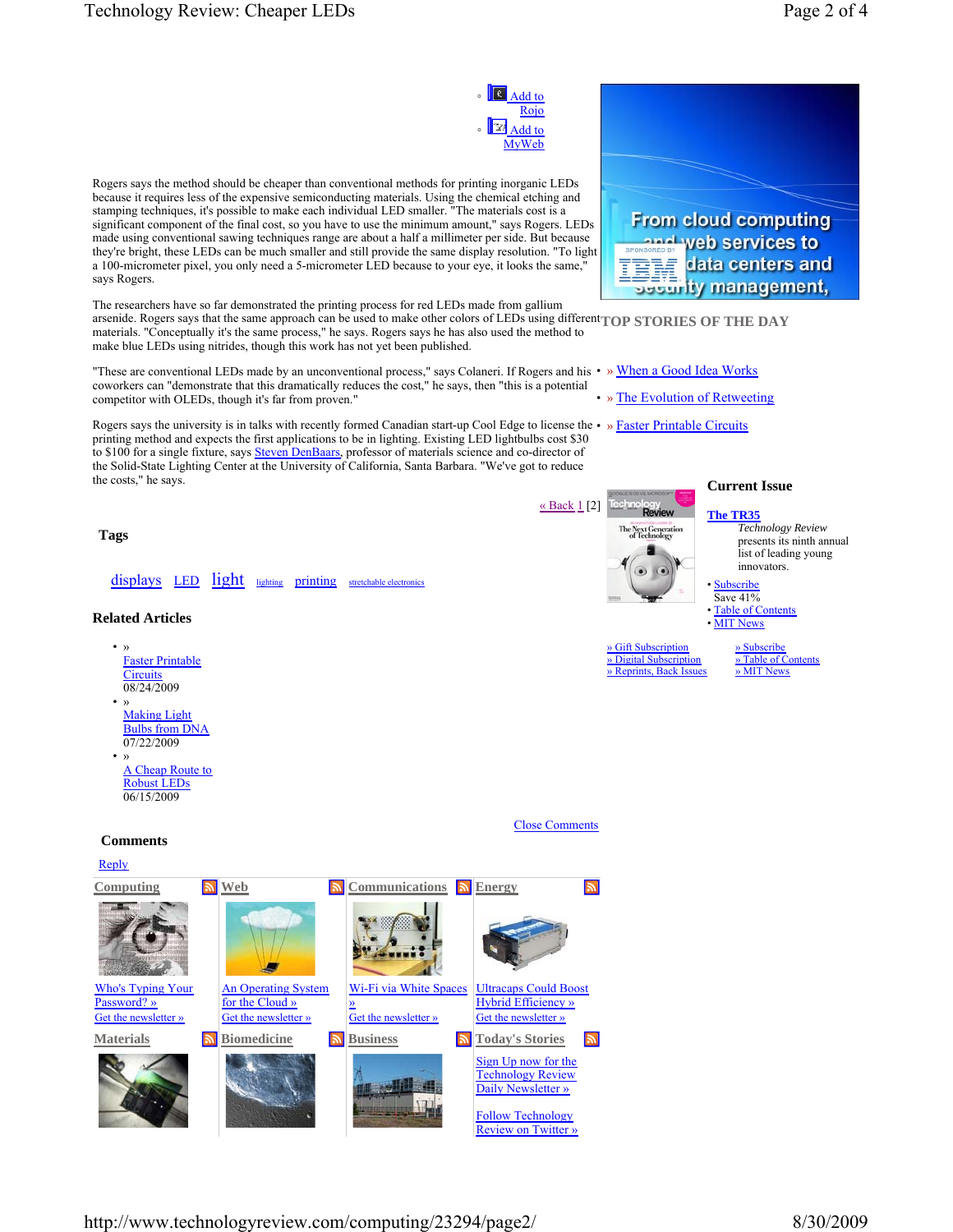| <b>Faster Printable Circuits Biotech Bacteria Could</b> |                         | Energy-Aware Internet |  |
|---------------------------------------------------------|-------------------------|-----------------------|--|
| $\rightarrow$                                           | <b>Help Diabetics</b> » | Routing »             |  |
| Get the newsletter »                                    | Get the newsletter »    | Get the newsletter »  |  |



## **RSS Feeds**

**XML** TR Top Stories **XML** TR Editors' Blog **XML** TR Video Blog **EXML** TR Video



Subscribe to Technology Review's daily e-mail update. Enter your e-mail address

E-mail address Sign up